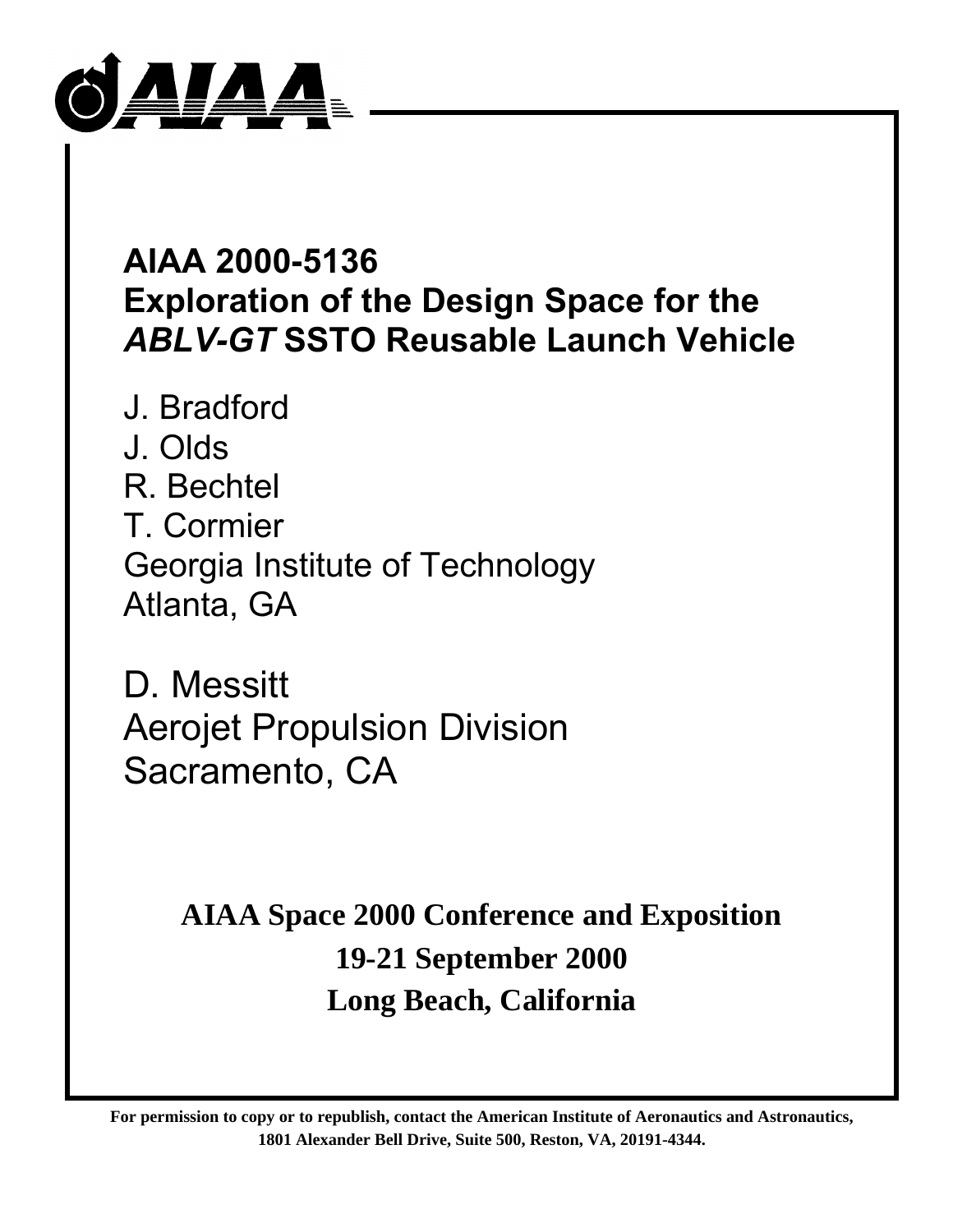# **Exploration of the Design Space for the** *ABLV-GT* **SSTO Reusable Launch Vehicle**

John Bradford<sup>†</sup>, John R. Olds<sup>††</sup>, Ryan Bechtel<sup>†</sup>, Tim Cormier<sup>†</sup> Space Systems Design Laboratory School of Aerospace Engineering Georgia Institute of Technology, Atlanta, GA

> Donald G. Messitt\* Aerojet Propulsion Division Sacramento, CA

#### **ABSTRACT**

The *ABLV-GT* is a conceptual design for an advanced reusable launch vehicle based on the current NASA Langley ABLV concept. It is a Vision Vehicle class, horizontal takeoff, horizontal landing singlestage-to-orbit vehicle. Main propulsion is provided by Aerojet's 'Strutjet' LOX/LH2 rocket-based combined cycle engine design. The *ABLV-GT* is designed to deliver 25,000 lbs. to the orbit of the International Space Station from Kennedy Space Center.

This paper will report the findings of a conceptual design study on the *ABLV-GT* performed over the last year by members of the Space Systems Design Lab at Georgia Tech. This work has been sponsored by the Advanced Reusable Transportation Technologies program office at NASA Marshall Space Flight Center.

Details of the concept design including external and internal configuration, mass properties, trajectory analysis, aerodynamics, and aeroheating are given.

- †† *Assistant Professor, School of Aerospace Engineering, Senior member AIAA.*
- \*  *Aerojet Hypersonic Propulsion Products, Member AIAA.*

Copyright ©2000 by John E. Bradford, John R. Olds and Donald G. Messitt. Published by the American Institute of Aeronautics and Astronautics, Inc. with permission.

This vehicle study resulted in the closure of 18 different vehicle designs. The trade variables included air-breathing transition Mach number, mechanical versus thermal choke engine, and payload weight. Initial results for a vehicle with a turbine-powered lowspeed propulsion system were generated and will be presented. Finally, a low earth orbit concept with a reduced payload weight will be shown.

# **NOMENCLATURE**

| AAR             | air augmented rocket                           |  |  |
|-----------------|------------------------------------------------|--|--|
| <b>ABLV</b>     | air-breathing launch vehicle                   |  |  |
| $C_{\rm t}$     | thrust coefficient ( $T/q/A_{ref}$ )           |  |  |
| <b>DMRJ</b>     | dual mode ramjet                               |  |  |
| EMA             | electromechanical actuator                     |  |  |
| ESJ             | ejector scramjet                               |  |  |
| $I_{sp}$        | specific impulse (sec.)                        |  |  |
| $\mathbb{I}^*$  | equivalent trajectory averaged $I_{sp}$ (sec.) |  |  |
| <b>ISS</b>      | international space station                    |  |  |
| <b>KSC</b>      | Kennedy Space Center                           |  |  |
| LEO             | low earth orbit                                |  |  |
| LH <sub>2</sub> | liquid hydrogen                                |  |  |
| LOX             | liquid oxygen                                  |  |  |
| <b>MR</b>       | mass ratio (gross weight/burnout weight)       |  |  |
| OML             | outer mold line                                |  |  |
| OMS             | orbital maneuvering system                     |  |  |
| PEF             | packaging efficiency factor                    |  |  |
| q               | dynamic pressure (psf)                         |  |  |
| RBCC            | rocket based combined-cycle                    |  |  |
| <b>RCS</b>      | reaction control system                        |  |  |
| T/W             | vehicle thrust-to-weight at takeoff            |  |  |
| $T/W_e$         | installed engine thrust-to-weight at sls       |  |  |
| <b>TPS</b>      | thermal protection system                      |  |  |
|                 |                                                |  |  |

<sup>†</sup>  *- Graduate Research Assistant, School of Aerospace Engineering, Student member AIAA.*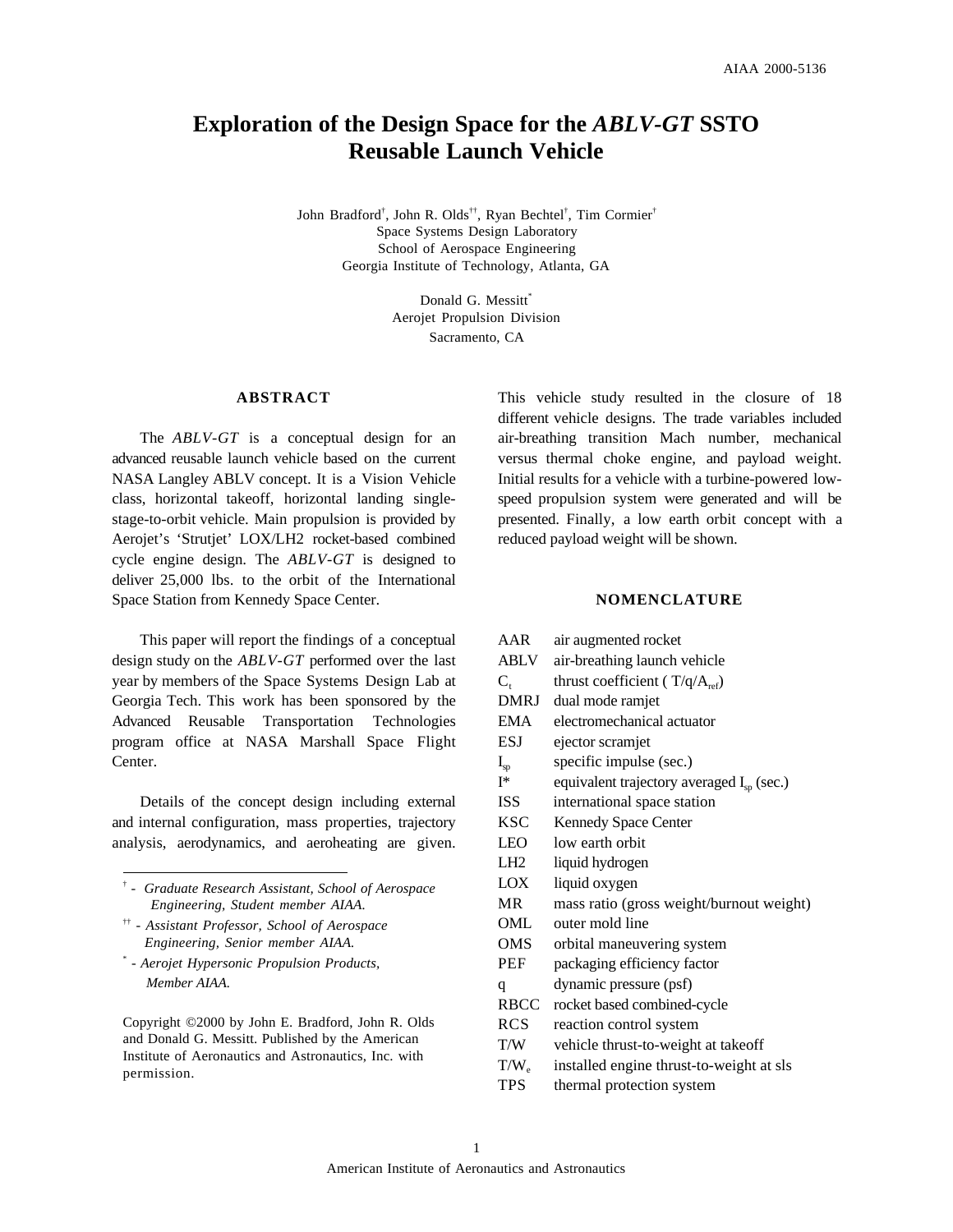#### **INTRODUCTION**

NASA Marshall Space Flight Center is currently conducting a ground test program to evaluate rocketbased combined cycle (RBCC) engines. These multimode engines combine the best aspects of rocket propulsion (high thrust-to-weight) and airbreathing propulsion (high  $I_{\rm SD}$ ). Previous research has shown that vehicles utilizing RBCC propulsion have the potential to be attractive candidates for future space launch  $missions<sup>1,2</sup>$ .

As part of its Advanced Reusable Technologies program, NASA conducted vehicle-level system studies<sup>3</sup>. The studies involved comparison of different RBCC and turbine-based combination propulsion systems using data provided by various engine contractors. The vehicle configuration was derived from the current Langley Research Center (LaRC) 2-D airframe integrated scramjet design<sup>4</sup>.

The ABLV, which stands for Air-Breathing Launch Vehicle, is designed to deliver 25,000 lbs to the International Space Station, at an altitude of 220 nmi. and inclination of 51.6 degrees. The reference concept is an unpiloted, single stage vehicle that takes off and lands horizontally. The propellants are triple point hydrogen and liquid oxygen. Advanced TPS and structural materials are assumed in the design.



Figure 1. Hyper-X Test Vehicle.

The Hyper-X vehicle (see figure 1) uses an external mold-line shape similar to the full-scale ABLV reference concept. Hyper-X is a 1/16 scale flight vehicle that will demonstrate scramjet engine operation in the Mach 7 and Mach 10 flight regime and provide flight data for code calibration<sup>5</sup>. Additionally, aerodynamic data will also be obtained from the test flight for verification of wind tunnel results.

# **REFERENCE CONCEPT**

The *ABLV-GT* was largely based on the reference concept, which is referred to as the ABLV-4 or ABLV-9, depending upon the type of low-speed engine system. This particular vehicle design has been under study since the early 1980's. Small design changes have been made over the years and this concept is considered by LaRC to be highly evolved and optimized.

The vehicle forebody consists of multiple ramps, starting with a 6° turn angle and progressing towards a final turn angle around  $11^\circ$  measured with respect to the vehicle centerline. The main propulsion system has three separate components: a low-speed system, a high-speed dual-mode scramjet system, and a tail rocket system.



Figure 2. Over-Under Propulsion System.

For the Mach 0 to 3 range, the low-speed turbine system on the ABLV-9, named ACE-TR (Air-Core Enhanced TurboRamjet), provides the majority of the thrust at takeoff, through transonic flight, and up to ramjet takeover speeds. This low speed system is composed of 6-8 separate turbojet-like engines and are arranged in an over-under configuration with the highspeed engine system. During ACE-TR operation, a portion of the vehicle forebody compression ramps are actuated downward to provide air intake to these engines. Above Mach 3, the forebody inlet ramps are closed, protecting the low-speed system and providing the inlet flowfield and mass capture requirements for the high-speed system. Figure 2 shows the over-under arrangement of this system.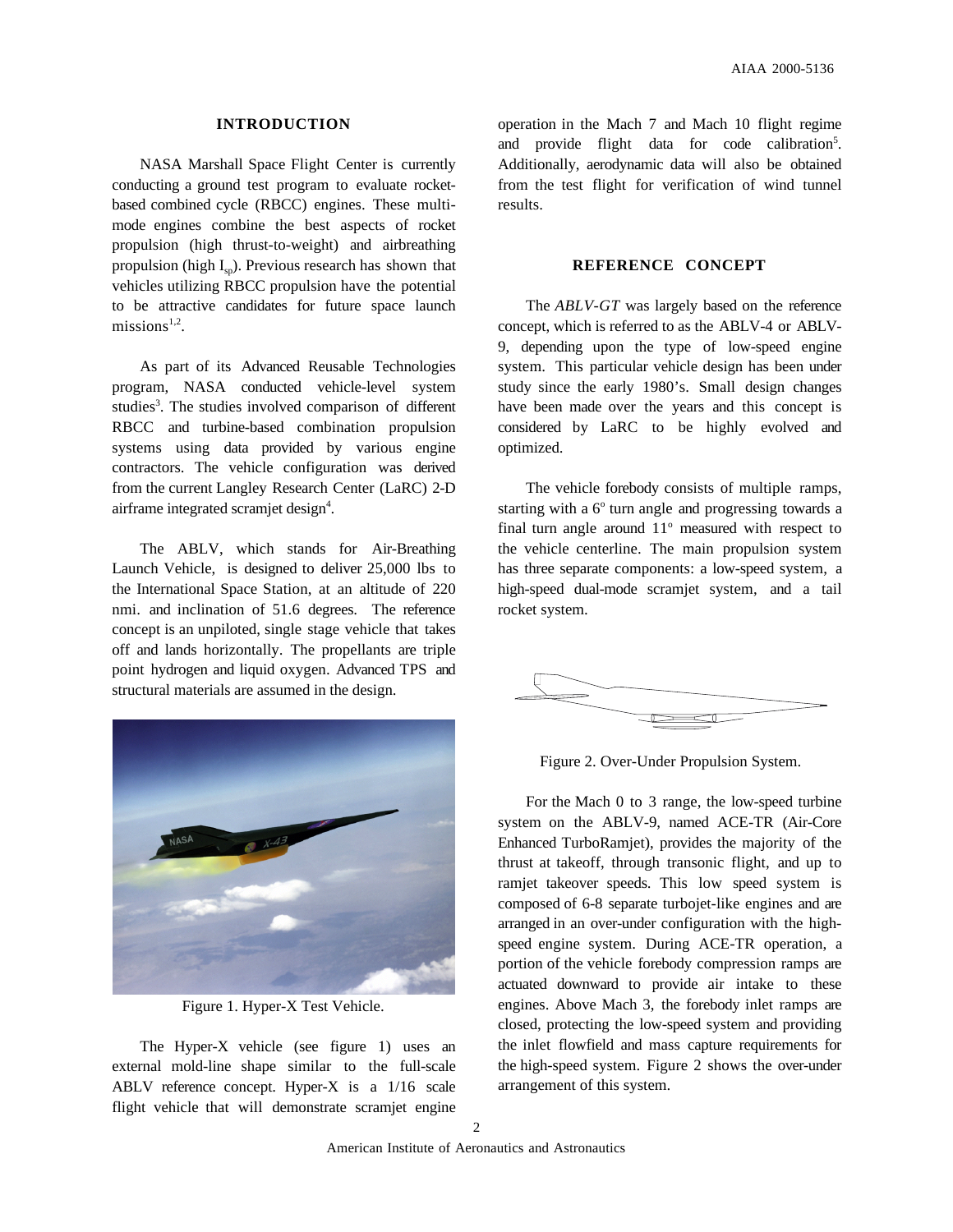A linear aerospike rocket engine, in the aft section of the vehicle, provides additional thrust at takeoff, through the transonic pinch point, and in the final stages of orbital insertion. From Mach 3 to Mach 18, the system utilizes the dual-mode ramjet propulsion system, with LOX augmentation occurring at the higher scramjet Mach numbers. The engine geometry is highly variable with an adjustable cowl lip to keep the engine operating close to its design point.

From Mach 18 to orbital injection at 30 nmi. by 100 nmi., the linear aerospike is used again. The aerospike engine is also used for orbit transfer maneuvers to obtain the final circular space station orbit and for the deorbit burn.

The 'wings' attached to the aft section of the fuselage are all-moving horizontal control surfaces and are not used to generate lift during takeoff. Vertical control surfaces, 'tails', are located directly above the wings on the fuselage. Large hydraulic actuators are required to move these surfaces during flight.

The ABLV-4 and 9 use a number of advanced technologies in addition to the propulsion systems. Graphite composites are used to construct the 5 psig triple-point hydrogen propellant tanks. Aluminum-Lithium (Al-Li) is used for the multi-lobed oxygen tank. Active cooling is required on the vehicle nose, leading edge, and forebody. Additionally, lightweight power, avionics, and landing gear are assumed. The vehicle is capable of autonomous operation and thus requires no pilots. Initial operational capability (IOC) is expected to be in the year 2020 – 2025.

# **COLLABORATIVE DESIGN PROCESS**

The *ABLV-GT* was designed using a collaborative, team-oriented approach in the Space Systems Design Lab (SSDL) at Georgia Tech and Aerojet's Propulsion Division. An integrated design team of disciplinary experts was assembled. Each team member used a conceptual design tool to conduct his or her engineering analysis in a highly coupled and iterative concept convergence process similar to that described in reference 2. Table 1 lists the represented engineering disciplines and the conceptual design tools used by analysts in each.



Figure 3. *ABLV-GT* Design Structure Matrix.

Table 1. Disciplinary Representation.

| Discipline             | Analysis Tool        |  |
|------------------------|----------------------|--|
| CAD and Layout         | SDRC I-DEAS          |  |
| Aerodynamics           | APAS (UDP, HABP)     |  |
| <b>RBCC</b> Propulsion | various              |  |
| <b>TBCC</b> Propulsion | <b>GECAT</b>         |  |
| Trajectory             | $POST (3-D)$         |  |
| Aeroheating/TPS        | MINIVER/TCAT         |  |
| Weights & Sizing       | in-house spreadsheet |  |
| Ground Operations      | AATe                 |  |
| Cost and Economics     | <b>CABAM</b>         |  |

Data was exchanged between the team members according to the coupling links in the Design Structure Matrix (DSM, figure 3). In the DSM, the data links above the diagonal represent feed forward data from one analyst to a subsequent analyst. Feedback links below the diagonal represent iteration loops for which an initial guess must be made and then iteration performed to converge the results of the two disciplines. For example, a strong iteration loop is present between propulsion, performance (trajectory optimization), and mass properties (weights  $\&$  sizing). As the vehicle size and capture area changes, the engine performance must be updated and the trajectory re-optimized. During the conceptual design process, the convergence tolerance was taken to be a change of less than 0.1% in gross weight between iterations.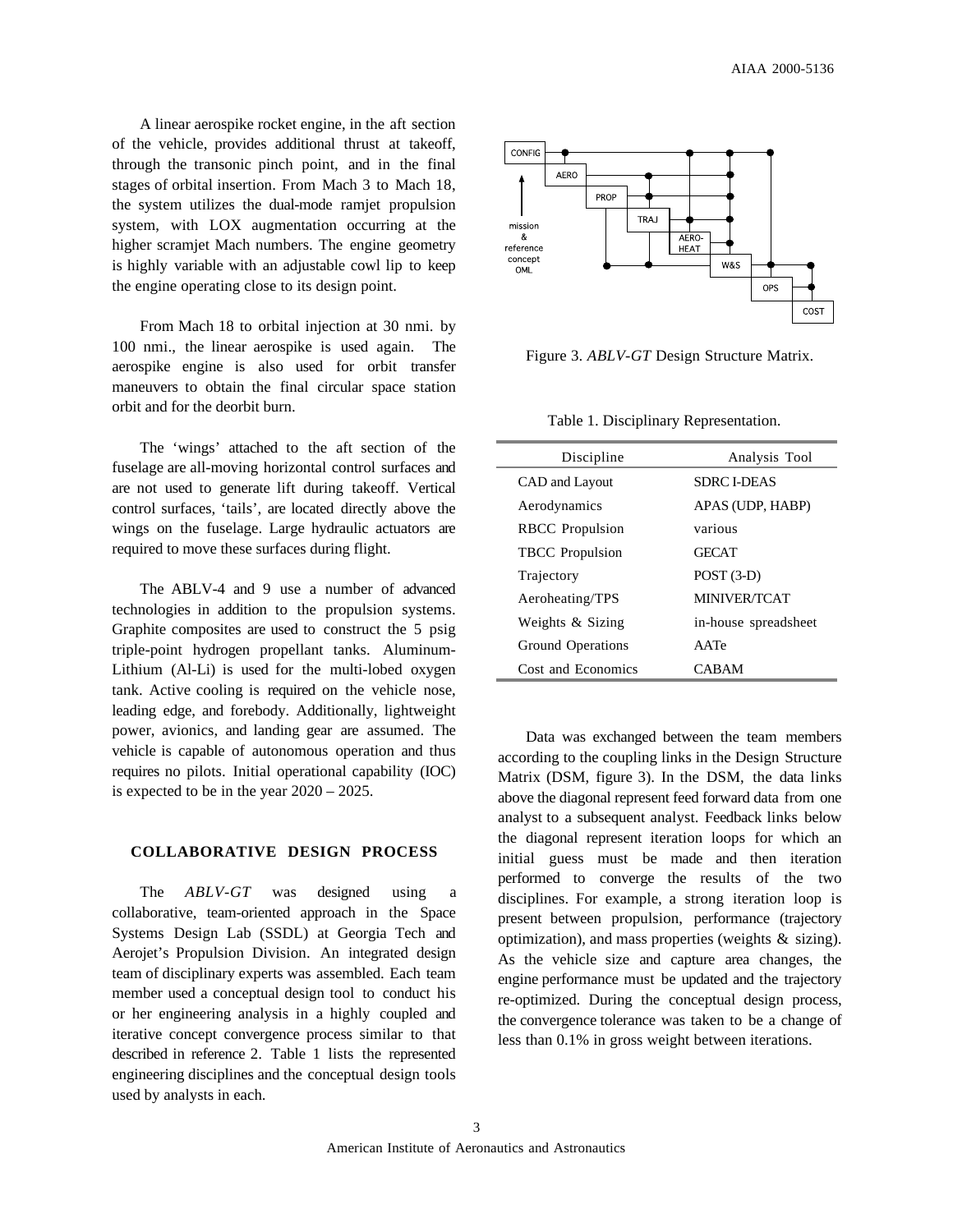#### **ABLV-GT MODEL**

In order to establish a RBCC version of the ABLV reference concept, a number of modifications were required. In addition to accommodating Aerojet's engines and keel line, changes were made to improve vehicle operability in the areas of TPS, OMS, and actuators. A brief discussion of each disciplines' modeling process, assumptions, and changes to the reference design will be provided next.

#### *Mission Profile*

The *ABLV-GT* operates from a notional airfield at KSC. The vehicle is designed for a nominal thrust-toweight ratio of 0.6 during takeoff. The vehicle accelerates onto a 2,100 psf dynamic pressure boundary at Mach 2.5, where the ramjet engines can be used (inlet is started). The vehicle initially injects to a  $30x100$  nmi. orbit at  $51.6^\circ$  inclination. The vehicle coasts to apogee position and the OMS engines are ignited to circularize the vehicle into a 100 nmi. ISS phasing orbit. At the appropriate orbital position, the OMS engines are refired two more times, once to transfer to 100x220 nmi. elliptical orbit, then to the final 220 nmi. circular orbit. The total delta-V requirement for these three maneuvers is estimated to be about 400 fps. Upon docking with the ISS, the payload is released and the vehicle is de-orbited for the return to KSC. A deorbit delta-V capability of 350 fps is allotted. Figure 4 provides a pictorial overview of the entire mission.



Figure 4. *ABLV-GT* Mission Profile.

#### *Internal Configuration & Layout (CAD)*

A fuselage outer mold line (OML) representative of the LaRC configuration was created using SDRC I-DEAS, a solid modeling program. Propellant tanks were packaged in the fuselage of the vehicle, at an initially assumed LOX/LH2 mixture ratio of 2.2 (by weight).



Figure 5. Internal CAD Arrangement.

As shown in Figure 5, a transparent view of the fuselage, the fore and aft vehicle volumes are occupied by LH2 tanks. These tanks are integral, that is, they share a common wall with the airframe where possible. A 15 ft. x 15 ft. x 35 ft. cargo bay was reserved for the 25,000 payload. This is a slightly larger payload than the reference concept, but the additional volume allows for up to 18 passengers to be transported. Two non-integral, multi-lobed LOX tanks hold the required oxidizer and are located adjacent to the payload bay. Note that this internal tank arrangement is different than the Langley reference. In the Langley configuration, the LOX tanks are located in the nose and tail sections of the vehicle. For the *ABLV-GT*, with its inherently higher mixture ratio, placing the dense LOX tanks in the center of the fuselage will reduce the bending loads on the vehicle. Separate spherical tanks adjacent to the payload bay contain the OMS propellants. Storage compartments for the main and nose landing gear are also present in the model. Additionally, small helium, gaseous hydrogen (GH2), and gaseous oxygen (GOX) tanks for the RCS are located in the nose and tail sections of the vehicle.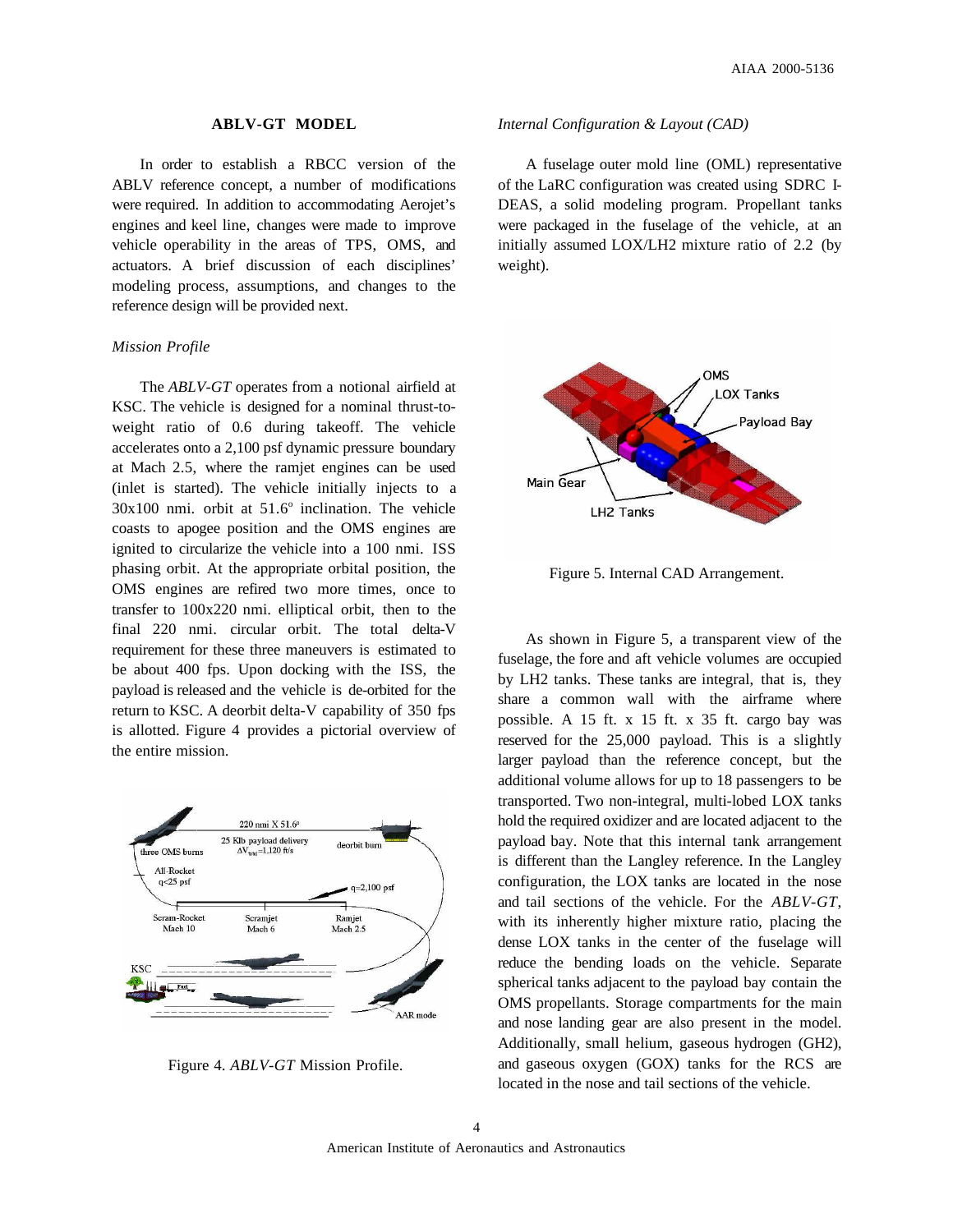One of the key outputs of the CAD discipline is the fraction of total internal fuselage volume that is occupied by ascent propellants (propellant packaging efficiency, PEF). Since the tank configuration changes slightly with vehicle scale (payload volume is fixed), three different internal layouts were created — one each at three different vehicle length scales of 85%, 100%, and 115% of the "as drawn' vehicle. A 1-D curve was created to allow interpolation between the points on the curve. As an example, the converged baseline vehicle length was 190.5 feet tip-to-tail, which corresponded to a PEF of 70.8%.

#### *Aerodynamics*

The external fuselage configuration of the *ABLV-GT* was based on the reference concept. The forebody design was changed to reflect the Strutjet engine's Mach 6/10 forebody design. This forebody design begins with a  $6^\circ$  compression ramp. A series of nearly isentropic ramps (angles  $< 1^{\circ}$ ) are then used to achieve the desired  $18^\circ$  final turn angle. At Mach 6, all of the weaker secondary shocks are focused on the cowl lip. At Mach 10, the bow shock will be focused on the cowl lip and the secondary shocks will be inside the inlet (see figure 6). The aftbody nozzle was shaped to provide a large expansion area for scramjet and allrocket modes of operation.



Figure 6. Mach 6/10 Forebody Design Keel Line.

An aerodynamic database consisting of tables with lift and drag coefficients were generated across the ascent trajectory speed and altitude regime using APAS6 . At each Mach number and altitude combination of interest, analysis was performed over a range of angles-of-attack (AOA) from  $-10^{\circ}$  to  $20^{\circ}$ , in 5° increments. For all cases, the 'wings' were at zero incidence with respect to the vehicle centerline. These data tables were then provided to the trajectory analyst.

Subsequent vehicle scaling was done photographically and the aerodynamic coefficients were assumed to remain constant during scaling. The aerodynamic analysis was therefore only required at the start of the design process. Note that in the force accounting system used, all forebody and upper surface pressures were included as aerodynamic drag and the propulsive force was taken to be from the cowl lip to the tail of the vehicle (cowl-to-tail system). It should be noted that for convenience, the drag from the engine struts extending upstream of the cowl lip were also included in the propulsive force calculation.

The aerodynamic tables for the supersonic flight regime were generated using HABP-Hypersonic Arbitrary Body Program. Subsonic lift and drag coefficients were extrapolated from the supersonic values. The fuselage was analyzed using 'tangent-cone empirical' for the impact method and 'Prandtl-Meyer empirical' for the shadow method. The pressure coefficient for the base was set to zero to account for the engine coupling. The values for Re-θ/Mach parameter for the momentum thickness boundary layer transition method was set to 150 and 350 for axissymmetric and 2-D flow respectively.

Figure 7 shows an off-center, banked view of the vehicle model generated in APAS for use in the analysis. Note that the wings are not connected to the actual vehicle. Because APAS is not actually resolving the complex flowfield around the vehicle and is using local surface inclination methods, the disconnect does not affect the results (fuselage and wing additive).



Figure 7. APAS Model.

# *Propulsion*

The *ABLV-GT* main propulsion system uses two liquid oxygen and hydrogen ejector scramjet (ESJ) Strutjet RBCC engines to inject the vehicle into a 30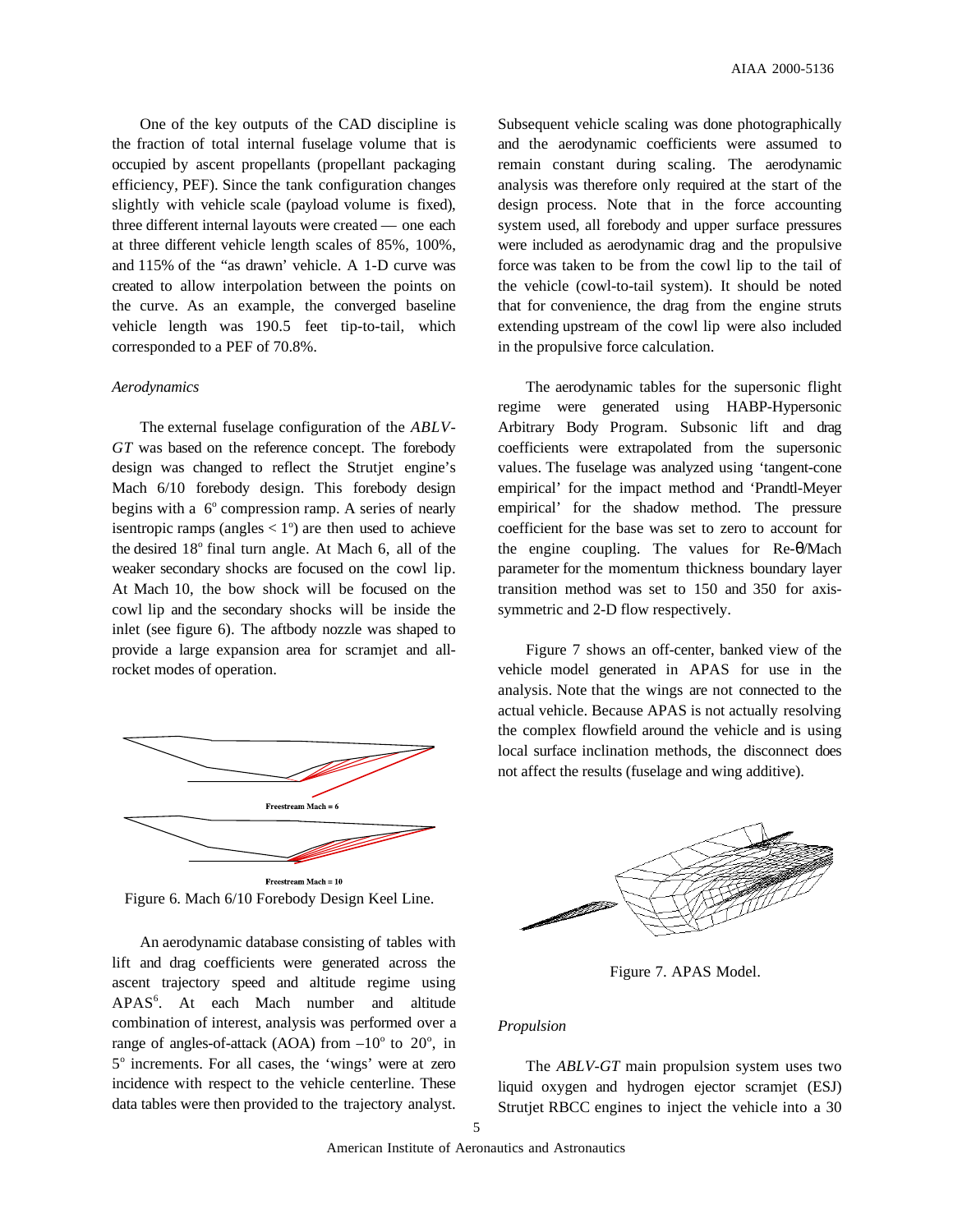nmi. by 100 nmi. interim transfer orbit. The vehicle consists of two engines, each with 8 struts (total of 16). The struts provide 3-D flow compression, structural integrity, and housing for the rocket subsystems. Figure 8 shows this unique engine concept. More details on the performance capability and physical design can be found in references 7 and 8.

A LOX/LH2 rocket primary with a chamber pressure of 2,000 psi and mixture ratio of 7.0 was selected. The all-rocket performance calculations use the same rocket primary subsystem from the AAR mode, but with a significantly higher expansion ratio (ε).



Figure 8. Aerojet's Strutjet Engine.

Using the full Strutjet engine dataset generated by Aerojet, a tabular engine deck suitable for use in the trajectory simulation was created in a spreadsheet. This spreadsheet allowed for quick scaling and updating of the engine data. The deck includes engine thrust, thrust coefficient  $(C_t)$ , and  $I_{sp}$  for a range of altitudes, Mach numbers, and angles of attack (AOA) for each operating mode. Due to numerical difficulties in the trajectory simulation, the ramjet and scramjet mode AOA data is at a single, averaged value for each mode. This value was adjusted during the vehicle closure to coincide with the flight AOA. It should also be noted that the engines were scaled based on the vehicle scale factor (SF) squared, where the scale factor is the vehicle length over the reference length  $(L/L<sub>ref</sub>)$ . In scaling the engines in this manner, the vehicle takeoff T/W varied from the nominal value of 0.6 during the closure process.

## *Performance (Trajectory Optimization)*

The trajectory analysis was performed by the three degree-of-freedom version of the Program to Optimize Simulated Trajectories-POST<sup>9</sup>. POST is a Lockheed Martin and NASA code that is widely used for trajectory optimization problems in advanced vehicle design. It is a generalized event-oriented code that numerically integrates the equations of motion of a flight vehicle given definitions of aerodynamic coefficients, propulsion system characteristics, and a weight model. Numerical optimization is used to satisfy trajectory constraints and minimize a userdefined objective function. The objective of the trajectory is to maximize the final weight, or burnout weight.

The trajectory for the *ABLV-GT* is constrained by a dynamic pressure boundary, changes in pitch rates that provide smooth AAR and rocket pull-ups, and by orbital termination criteria. The dynamic pressure boundary flown is 2,100 psf during ramjet and scramjet modes (Mach 2.5 to Mach 10). The q boundary is constrained through implementation of a linear feedback control guidance scheme in which the dynamic pressure is held constant by controlling angleof-attack.10 For the baseline case above Mach 10, the vehicle begins to pull up and the q-boundary constraint is no longer enforced. During the pull-up, the rockets in the flowpath are reignited, the inlets remain open, and the engines operate in 'scram-rocket' mode. This transition to all-rocket mode is complete by approximately Mach 13. The *ABLV-GT* flies to an optimal MECO condition such that the apogee altitude is 100 nmi. at an inclination of 51.6˚. A minimum perigee constraint of 30 nmi. is also specified. A separate OMS propulsion system is used to circularize the orbit at 100 nmi., transfer to 220 nmi., and later deorbit the vehicle. The baseline LOX/LH2 OMS is designed to deliver 1,120 fps of on-orbit  $\Delta V$ . A 400 fps ∆V budget for ISS rendezvous and operations is included in the OMS budget of 1,120 fps.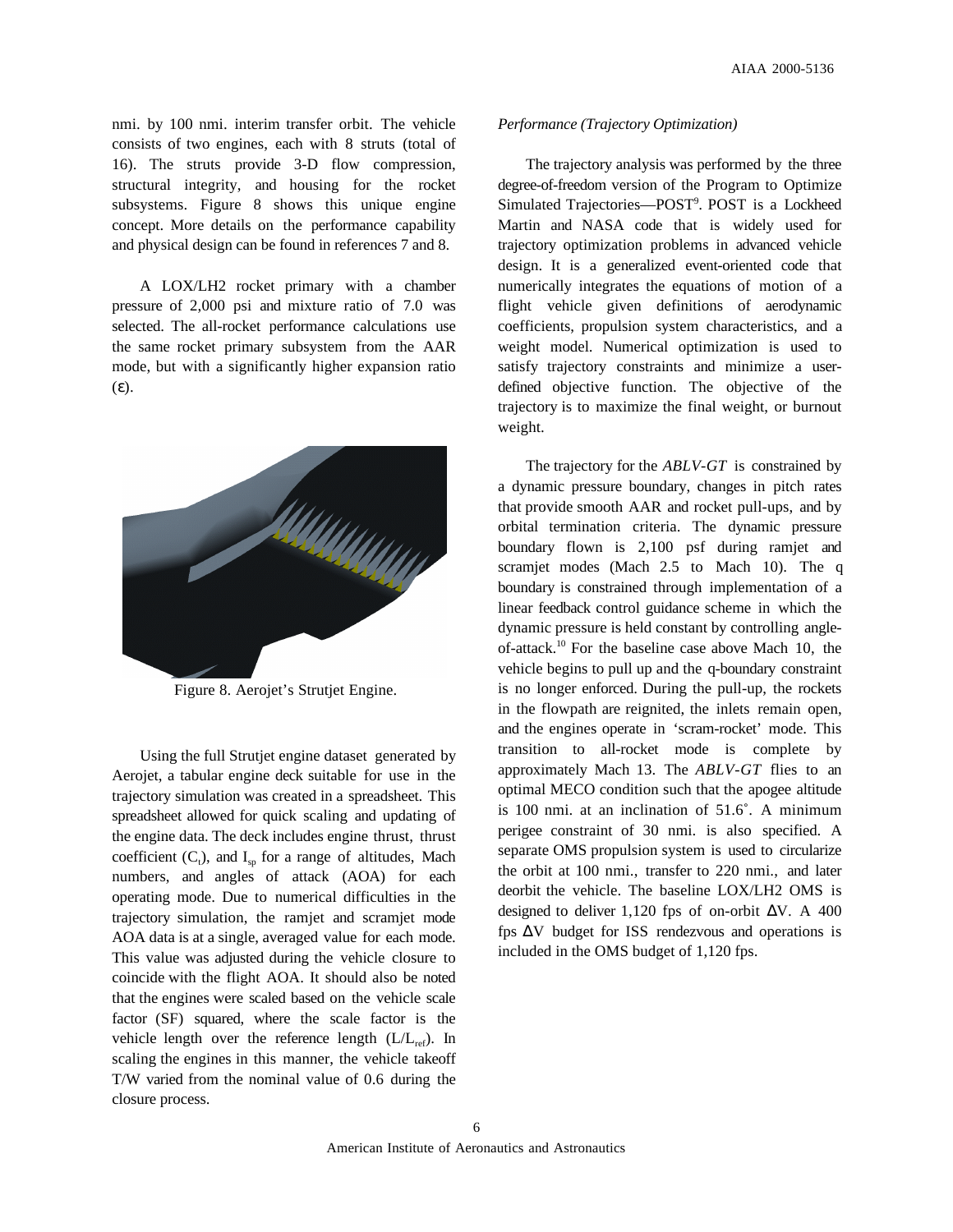#### *Aerothermal Analysis*

For the *ABLV-GT*, a lightweight blanket system, TABI, is used for the leeward fuselage surface.  $MINIVER<sup>11</sup>$  and T-CAT<sup>12</sup> were used to determine the required thickness of the blankets based on the vehicle's flown trajectory. Since the exposed wing is constructed of a high-temperature titanium-aluminide (Ti-Al), large sections of the wing are designed to be hot structure. To avoid the complexities of active cooling present on the reference concept, an ultra-high temperature ceramic (UHTC) is employed on the small radius nose and wing leading edges. This material is being developed by NASA – Ames and is capable of withstanding temperatures as high as 4,500° F. Additional information about the various types of advanced thermal protection system (TPS) materials selected can be found in reference 12 and 13.

For the forebody ramp TPS, a unique LaRC designed C/SiC tile with multi-layer insulation (MLI), platinum, and gold plating was used. A structural unit weight of 1.59 psf, provided in a previous paper on the reference concept, was assumed for these areas.<sup>4</sup>

#### *Mass Properties*

A three-level spreadsheet model consisting of approximately 75 parametric mass estimating relationships (MER's) was created to estimate the weight and size of the converged *ABLV-GT* vehicle. For example, MER's were included that estimate the wing weight based on surface area and wing loading, the fuselage MER was based on a smeared unit weight of 2.5 psf, and the landing gear weight was estimated as 2.5% of the GLOW (gross liftoff weight). Aerojet provided the value for the installed  $T/W_e$  of the Stutjet engine. This number depended upon design variables such as number of struts, ramjet dynamic pressure, scramjet dynamic pressure, and transition Mach number.

Given a MR (or propellant mass fraction) and a mixture ratio requirement from the trajectory optimization simulation, the spreadsheet was used to scale the vehicle up or down until the available MR matched that required. The changing PEF was also accounted for during this process. The engine T/W was fixed during the scaling process. Once the vehicle was

"closed" within the Weights & Sizing discipline, the results were sent back to the Propulsion discipline to resize the engines, and then to the Trajectory discipline to reoptimize the vehicle trajectory with the new size, weight, and engine performance. Between 10 and 15 iterations around the Propulsion – Trajectory - Weights loop, shown in the DSM in Fig. 4, are required to obtain convergence. This entire process was repeated until the change in gross weight between successive iterations was converged to within 0.1%.

# **BASELINE ABLV-GT RESULTS**

The baseline *ABLV-GT* design has a gross weight of 1,352,000 lb. and a dry weight of 230,000 lb. The fuselage length is 190.5 ft. from tip to tail, with a wingspan of 86 feet. Table 2 lists selected summary items from the weight breakdown structure (WBS). The full WBS is not included in this paper for brevity, but includes 28 major headings with several subcategories under each. A lumped 15% overall dry weight growth margin was included to account for the likelihood of weight increases.

**Table 2**. *ABLV-GT* Top-Level Weight Statement.

| WBS Item                          | Weight        |
|-----------------------------------|---------------|
| Wing & Tail Group                 | 36,575 lb.    |
| Fuselage and LOX Tanks            | 62,950 lb.    |
| Thermal Protection System         | 17,450 lb.    |
| Propulsion (main, OMS, RCS)       | 45,515 lb.    |
| Subsystems & Other Dry Weights    | 37,525 lb.    |
| Dry Weight Margin (15%)           | $30,000$ lb.  |
| Dry Weight                        | 230,000 lb.   |
| Payload to ISS                    | 25,000 lb.    |
| Other Inert Weights               | 36,575 lb.    |
| Insertion<br>Weight               | 291,575 lb.   |
| LH <sub>2</sub> Ascent Propellant | 233,975 lb.   |
| <b>LOX</b> Ascent Propellant      | 826,450 lb.   |
| Gross Weight                      | 1,352,000 lb. |

For the converged baseline, the Mass Ratio (MR) of the ascent was determined to be 4.64, with an ascent mixture ratio (no OMS propellants) of 3.54. The ideal ascent ∆V provided by the propulsion system is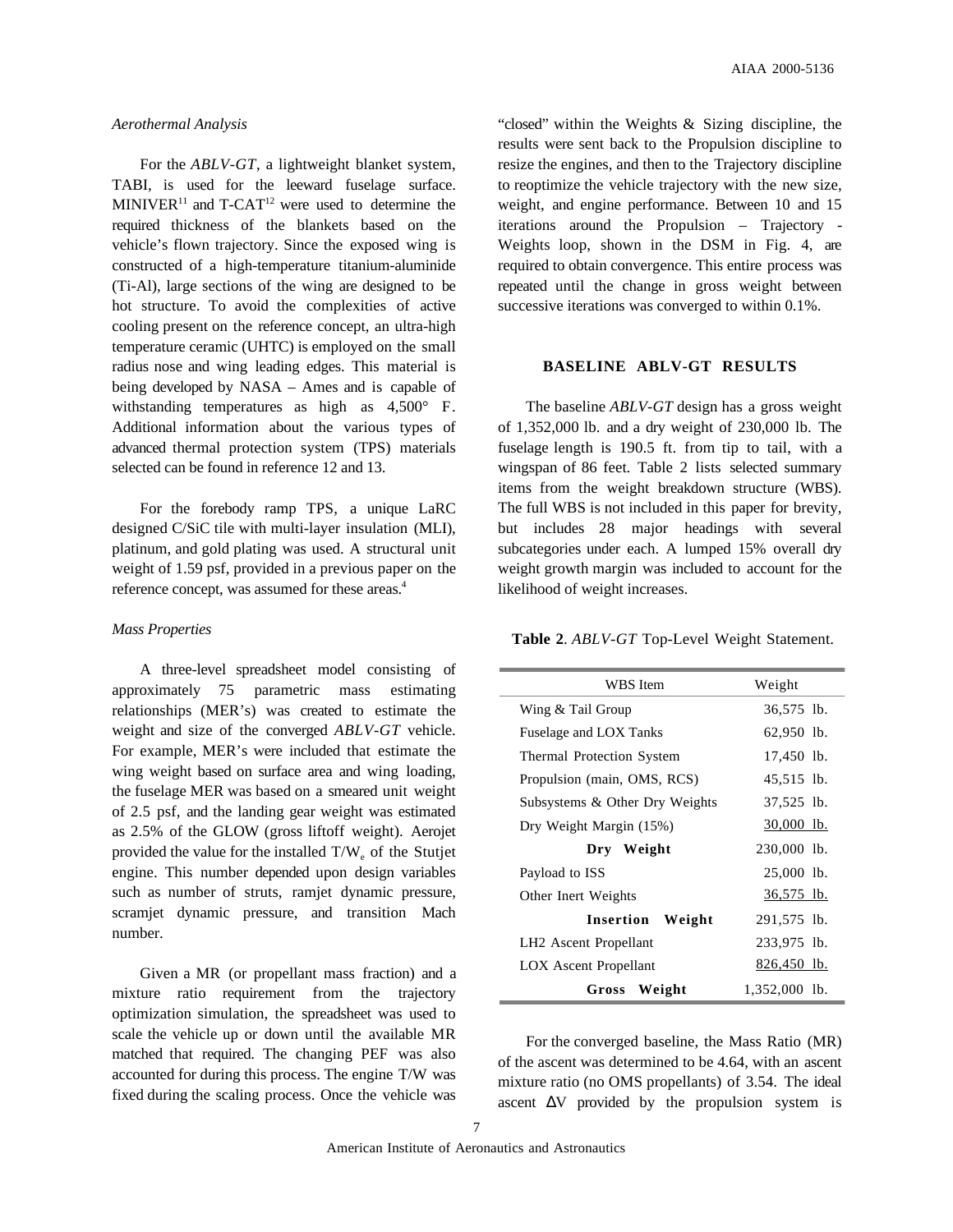34,755 fps, including 7,950 fps of drag losses (measured in the inertial frame). Therefore, the I\* for the ascent is estimated to be 496 sec.



Figure 9. Altitude and Mach Number vs Time.

Figure 9 shows a graph of Altitude and Mach number versus time. A plot of the dynamic pressure as a function of Mach number is given in Figure 10. The 2,100 psf q-boundary can clearly be seen in the figure. The linear feedback control algorithm quickly guides the vehicle to the boundary. The angle-of-attack profile for the entire trajectory can be seen in Figure 11. The dynamic pressure is held between ~205 seconds and ~575 seconds. The Mach number transitions between the four engine modes (AAR, Mach  $0 -$  Mach  $2.5$ ; ramjet, Mach 2.5 – Mach 6; scramjet, Mach 6 – Mach 10; scram-rocket, Mach 10 – Mach ~13; and rocket, Mach 13 – orbit insertion) are modeled as a linear ramp down of the preceding mode and a linear ramp up of the following mode, over a 0.2 Mach number increment. Scram-rocket mode termination is optimized by POST and constrained so operation below a dynamic pressure of 25 psf does not occur.



Figure 10. Dynamic Pressure vs Mach Number.



Figure 11. Angle of Attack vs Mach Number.

The drag coefficient (Cd) versus Mach number is presented in Figure 12. The *ABLV-GT's* theoretical wing area  $(S_{ref})$  was used for normalizing the drag values. It should also be mentioned that the drag at Mach 1 was estimated as a factor of 1.5 higher than the drag at Mach 2, generated by APAS.



Figure 12. Drag Coefficient vs Mach Number.

#### **TRADE STUDIES**

#### *Transition Mach Number*

A sweep of the scramjet transition Mach number  $(M<sub>r</sub>)$  was conducted from Mach 10 to Mach 13 for the ABLV-GT configuration with the Mach 6/10 forebody design. Note that the engine is oversped above Mach 10. Due to the harsher flight environment (increased heating, internal bow shock, etc.), the engine weight will increase with transition Mach number. Additionally, the TPS thicknesses are required to be increased.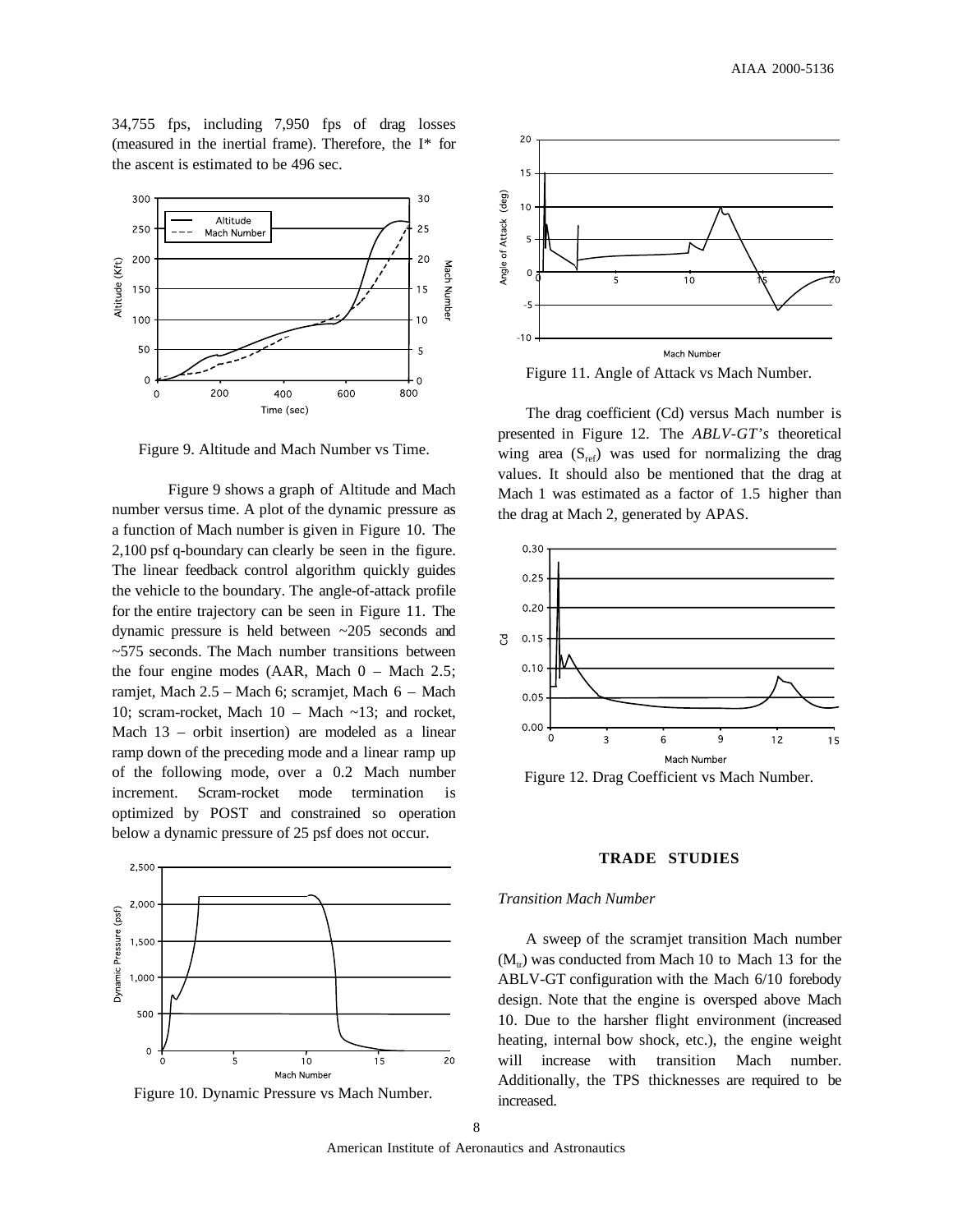Aerojet provided the engine T/W for each new transition Mach number. On average, for each Mach number increment, the  $T/W_e$  decreased by  $\sim 1\%$ . MINIVER and TCAT were rerun for the higher transition Mach number cases to provide new TABI unit weights. The forebody, C/SiC TPS unit weights were unchanged from the previous values.

| Table 3. Strutjet Transition Mach Number Trade |  |
|------------------------------------------------|--|
| Results.                                       |  |

| 1100 4160. |                       |               |               |                |
|------------|-----------------------|---------------|---------------|----------------|
| $M_{tr}$   | <b>GLOW</b><br>(Klbs) | Dry<br>(Klbs) | Mix.<br>Ratio | Length<br>(ft) |
| 10         | 1,352                 | 230           | 3.54          | 190.5          |
| 11         | 1,290                 | 229           | 3.17          | 190.9          |
| 12         | 1,374                 | 252           | 2.70          | 199.5          |
| 13         | 1.722                 | 312           | 2.12          | 221.0          |

Table 3 provides a summary of the converged vehicle parameters of interest. Note the significant drop in mixture ratio with increasing flight Mach number. While this helped to reduce the weight of vehicle systems like the landing gear, the drag rise due to the larger vehicle (more low-density LH2 onboard), increased TPS weight, reduced engine performance, and lower engine weight eventually dominated the overall performance. This is evident in the sharp increase in dry weight and GLOW from Mach 12 to 13.





Figures 13 and 14 show the trajectory plots of Mach number versus time and dynamic pressure versus Mach number. Note the significant increase in ascent time that the vehicle takes to accelerate from Mach 13 from 12, compared to Mach 11 from 10. This is due to the quickly degrading oversped engine performance for

the Mach 6/10 forebody design point. Figure 14 clearly shows that for each case, the 2,100 psf q boundary is being held until their respective transition Mach number is reached.



Figure 14. Dynamic Pressure vs Mach number.

From these results, it appears that a weight minimum is occurring between the Mach 10 and Mach 12 point, with the GLOW and dry weight growing very quickly above Mach 12.

### *Engine Type Trade*

As an alternative to the baseline, the Strutjet engine system was replaced with a Dual-Mode Ramjet (DMRJ) version. This engine features a significantly higher thrust-to-weight ratio (20-30%), but lower performance in AAR and ramjet modes. The engine design is simplified by elimination of the mechanical choke downstream of the combustor, in favor of a thermal choke. This thermal choke is accomplished through a more sophisticated fuel injection scheme. Scramjet, scram-rocket, and all-rocket mode performance is identical to the baseline engine performance.

# Table 4. DMRJ Transition Mach Number Trade Results.

| $M_{tr}$ | GLOW<br>(Klbs) | Dry<br>(Klbs) | Mix.<br>Ratio | Length<br>(f <sub>t</sub> ) |
|----------|----------------|---------------|---------------|-----------------------------|
| 10       | 1,287          | 207           | 3.65          | 187.3                       |
| 11       | 1.248          | 208           | 3.26          | 188.8                       |
| 12       | 1,347          | 260           | 2.83          | 197.8                       |
| 13       | 1,687          | 284           | 2.28          | 218.4                       |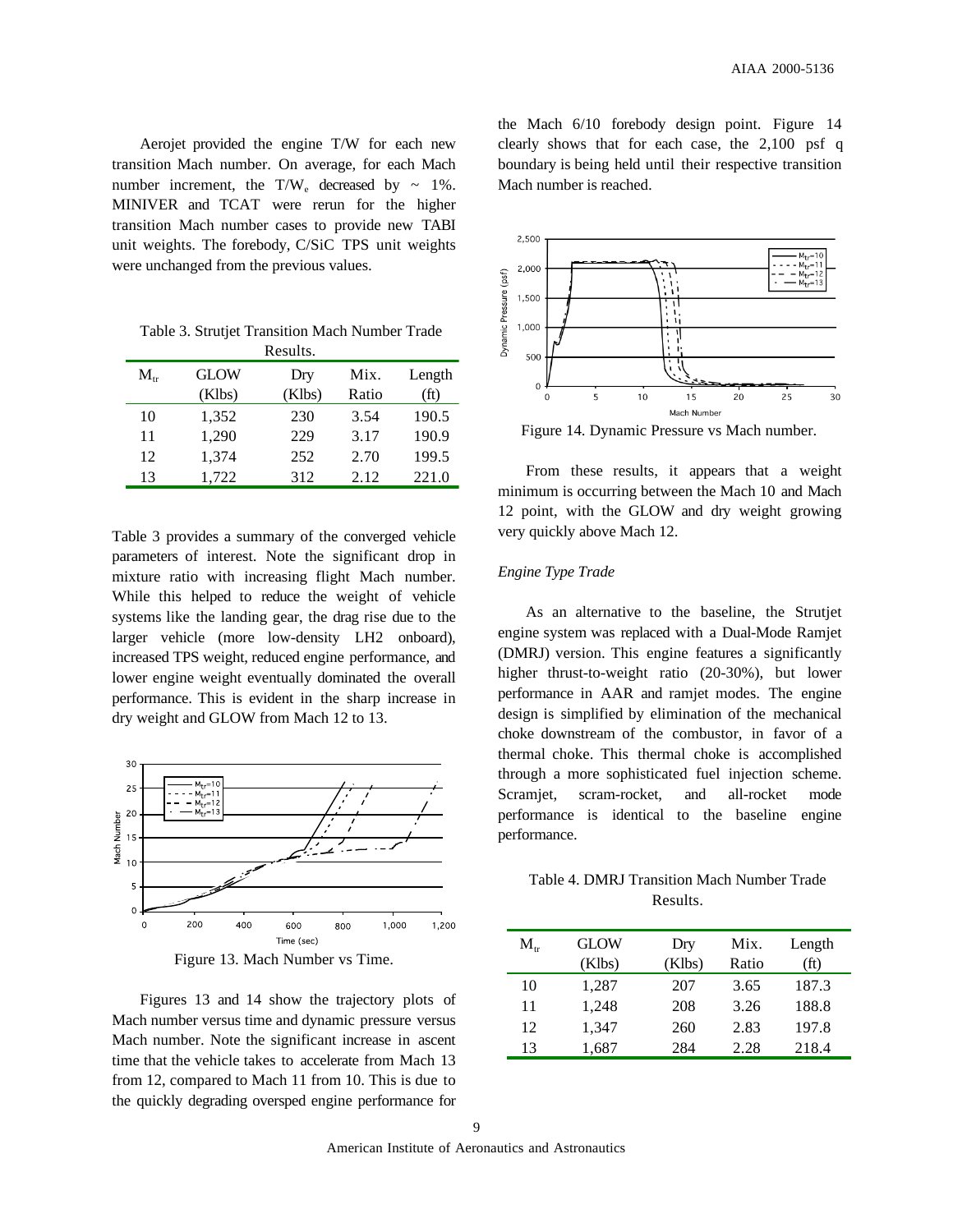As before, Aerojet provided the engine performance data and weight for the DMRJ engines. The same sweep of scramjet transition Mach numbers performed for the Strutjet engine was then performed for the DMRJ engine configuration.

Table 4 provides a results summary for the DMRJ cases. Figure 15 provides a comparison of GLOW and dry weights for both the Strutjet and DMRJ engines. From these results, it is clear that based on a vehicle weight metric, the benefits of the lower engine weight outweigh the decrease in engine performance in AAR and ramjet modes. Both the Strutjet and DMRJ appear to reach their minimum GLOW and dry weight near Mach 11. The Mach 11 DMRJ vehicle represents an improvement of 10% in dry weight and 8% in GLOW, compared to the baseline Mach 10 transition Strutjet.



Figure 15. Strutjet and DMRJ  $M_{tr}$  Results.

#### *Payload Delivered Trade*

The *ABLV-GT's* sensitivity to the amount of payload delivered was investigated next. Recall the baseline mission called for 25Klbs to ISS orbit. The authors chose to examine 20 Klbs, 15 Klbs, and 10 Klbs pound options. In addition to the reduced payload mass, the payload bay volume was reduced and the corresponding volume reduction was used to increase the PEF of the vehicle. In reducing the payload volume, a constant payload density of 3.2 pcf, that corresponds to the baseline payload density, was maintained. This volume reduction also reduced the required payload bay structure weight.

Table 5 summarizes the results for the payload sweeps. As expected, the smallest payload of 10Klbs results in the lowest GLOW and dry weight. Notice though that the reduction on dry and GLOW weight are nonlinear. For a vehicle with a GLOW of 1,000,000 lbs. (a proposed runway weight constraint), the data can be interpolated to yield a payload of 11.3 Klbs to ISS.

Table 5. Payload Sensitivity Sweeps.

| Payload<br>(Klbs) | GLOW<br>(Klbs) | Dry<br>(Klbs) | Mix.<br>Ratio | Length<br>(ft) |
|-------------------|----------------|---------------|---------------|----------------|
| 25                | 1,351          | 230           | 3.54          | 190.5          |
| 20                | 1,283          | 218           | 3.53          | 186.1          |
| 15                | 1,122          | 193           | 3.53          | 176.1          |
| 10                | 957            | 167           | 3.49          | 164.6          |

#### *Turbine Based Combination Propulsion Trade*

A turbine-based low speed propulsion system option, capable of delivering 25 Klbs to ISS, was considered next. This vehicle features an over-under propulsion system arrangement similar to the LaRC reference concept. For the high speed propulsion system, dual-mode ramjet/scramjet engines were used. A large tail rocket was added to the vehicle that had a vacuum Isp of 465 seconds and uninstalled  $T/W_e$  of 77. The vehicle used the Mach 6/10 Aerojet forebody design. The transition Mach number was increased from the baseline value to Mach 12.

Performance data for the low-speed propulsion system was generated using  $GECAT<sup>14</sup>$ . These engine were modeled as an 'afterburning turbojet' with a MIL-SPEC variable geometry inlet. The additional assumption was made that the engines were always operating at their design point. Specific design details were chosen to be representative of advanced turbine engine technology. The maximum engine diameter was determined by computing the available space between the high speed propulsion system and payload bay. The vehicle can contain a maximum of 7 low speed engines, each with a maximum diameter of 5 ft. at a vehicle length of 200 ft. Figure 16 shows the ratio of engine thrust to sea-level-static thrust versus Mach number at various altitude generated using GECAT.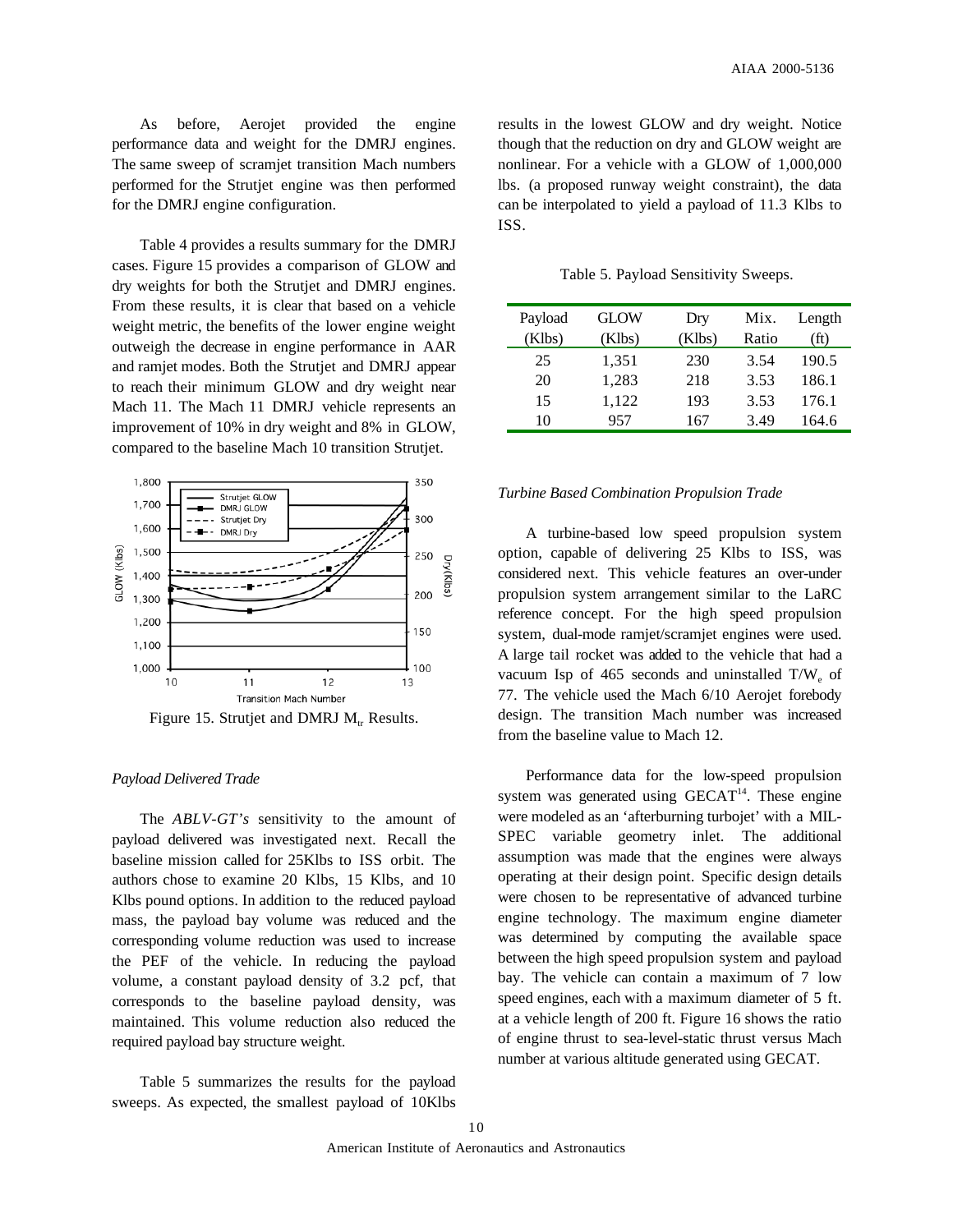

Figure 16. Low Speed Thrust Ratio vs Mach Number

A new CAD model was constructed to adjust the PEF numbers to reflect the internal fuselage volume occupied by the low speed system. PEF was decreased by approximately 3% from the baseline vehicle values for all three vehicle length scales.

For the main propulsion system weight, not including the tail rocket, installed  $T/W_e$ 's of 7.5 and 10 were examined. This weight is assumed to include all hardware for the turbine system, dual mode engine system, and low speed forebody ramp hardware. The 15% dry weight margin, added to all other subsystems, was not added to this weight. Due to poor thrust levels in the transonic regime, it was necessary to ignite the tail rocket from Mach 0.7 to Mach 1.7. Refinement of the turbine system could reduce this operating range.

Table 6. Turbine-Powered Low Speed *ABLV-GT*  $P_{\text{scult}}(M=12)$ 

| Results $(Nl_{tr} = 12)$ . |             |        |       |                   |
|----------------------------|-------------|--------|-------|-------------------|
| $T/W_{\alpha}$             | <b>GLOW</b> | Dry    | Mix.  | Length            |
|                            | (Klbs)      | (Klbs) | Ratio | (f <sub>t</sub> ) |
| 7.5                        | 2.120       | 499    | 1.68  | 239.6             |
| 10.0                       | 1,676       | 389    | 1.68  | 225.5             |

The results for the turbine-powered low speed vehicle are presented in Table 6. With a mass ratio of 3.64, the I\* for this concept is 598 seconds. Note that for the most optimistic engine weight, the dry weight of 389 Klbs is 70% heavier than the baseline RBCC powered concept.

It appears that for these particular cases, the turbine-powered system is not a very attractive option. The authors feel that this combination propulsion system will be more suited for use as a booster of a two stage to orbit (TSTO) vehicle.

One area for future exploration will be the highspeed propulsion system design point. Scramjet transition above Mach 12 will probably be required to reduce the vehicle GLOW and dry weight, assuming significant improvement in the scramjet performance at these higher Mach numbers can be made.

# *Vehicle Mission Trade*

The last trade conducted considered an *ABLV-GT* vehicle designed for more commercially oriented mission. This vehicle delivers 15,000 lbs. to a final circular orbit of 100 nmi., at an inclination of 28.5 degrees, due east from KSC. For this case, the DMRJ engines were used, with a transition Mach number of 11. For the analysis of this mission scenario, the required OMS propellants were reduced to provide a total delta-V capability of 650 fps. Additionally, the payload bay volume was reduced from  $7,875$  ft<sup>3</sup> to  $4,725$  ft<sup>3</sup>.

This LEO version of the *ABLV-GT* has a gross weight of 777,300 lbs. and a dry weight of 142,200 lbs. This is significantly lower than the baseline vehicle concept. The main design factors allowing for this weight reduction were the reduced OMS requirement, reduction of 10,000 lbs. of payload capability, and the improved propellant packaging efficiency. The authors would argue that this smaller vehicle will have shorter turnaround times and thus be able to fly more routinely than the ISS mission designs. The reduction in per flight payload capability can be counteracted with more flights, leading to a more efficient ground operations scenario. The smaller vehicle also translates into lower DDT&E costs. These upfront costs are the most significant factor in assessing a programs economic viability, assuming the DDT&E costs will be financed through loans.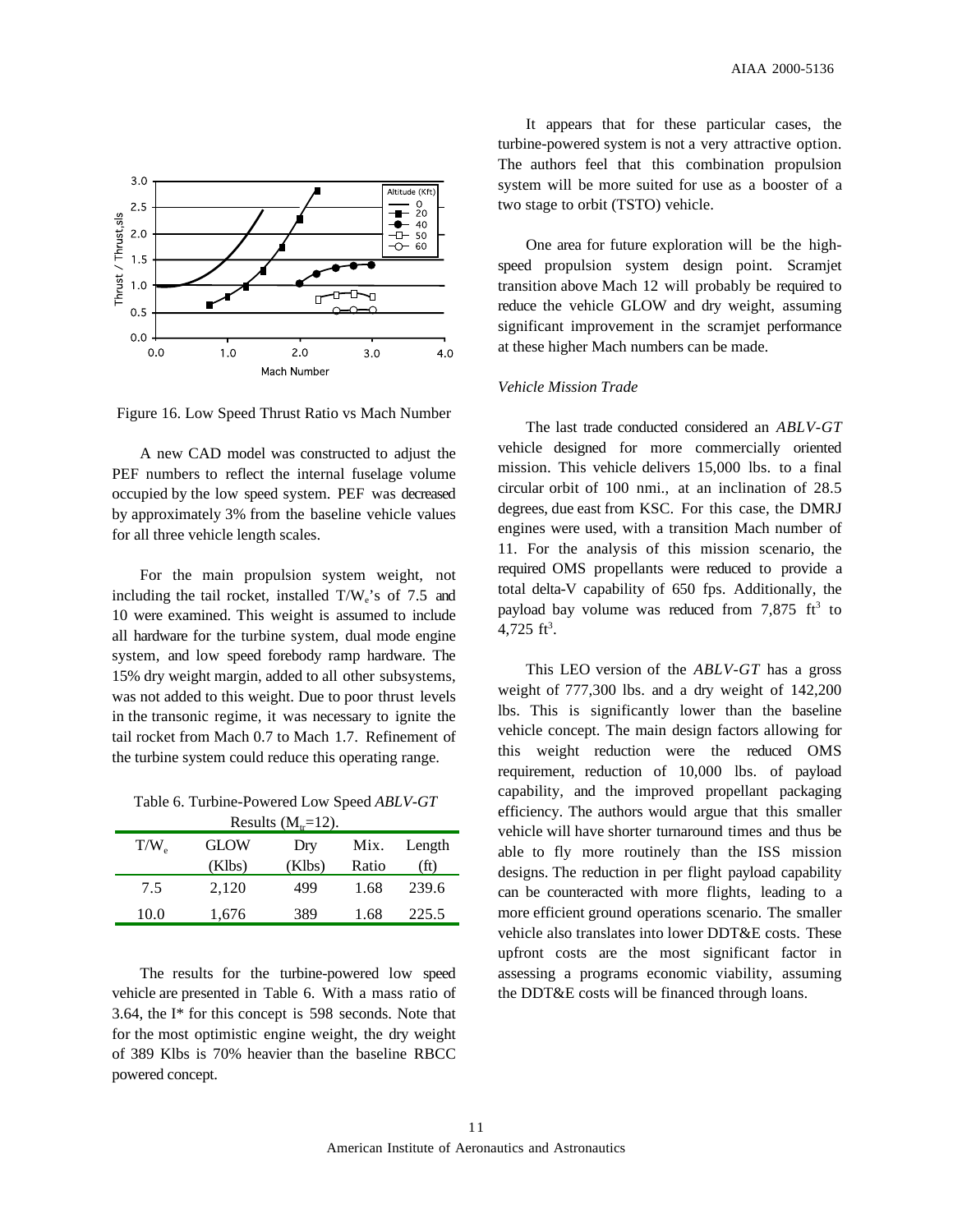#### **FUTURE WORK**

A number of areas for future study and improvement of the *ABLV-GT* vehicle have already been identified by the authors. Some of these areas are:

- 1) dynamic pressure boundary
- 2) 'wing' incidence angle
- 3) engine bypass ratio
- 4) OML shape
- 5) LOX tank structure and materials

A few concerns with the weight model and configuration assumptions were raised by outside organizations during the course of the study. The authors do not feel that at this stage in the design process, it is possible to resolve these concerns adequately. However, in an attempt to address these issues to test weight sensitivity to certain assumptions, three additional vehicle designs were closed.

The baseline  $ABLV$ -GT vehicle (25 Klbs,  $M_{tr}=10$ ) Strutjet) was used as the starting point for this survey. The first item of concern involved the use of advanced EMAs instead of hydraulic wing actuators. Thus, hydraulic systems were added to the vehicle (MER of 0.5% of GLOW). The next item of concern involved the vehicle planform loading. With the high mixture ratio due to the RBCC engines and poor subsonic lift capability of the ABLV configuration, it had been suggested that additional wings will be required to allow acceptable takeoff speeds. So called 'auxillary wings' were thus added to the vehicle. A simplified wing weight of 5.0 psf based solely on exposed wing area was assumed. A target vehicle planform loading value that allows for a takeoff speed under 300 knots was then set as a constraint in the W&S spreadsheet (wing area as an independent variable). The planform loading is defined as the vehicle liftoff weight divided by the fuselage planform area. The third item involved a potential increase in vehicle bending loads due to the higher mixture ratios. This 'LOX penalty' was thus added to the vehicle fuselage structural weights. The penalty was a quadratic, 1-D function of the vehicle's overall mixture ratio. Each penalty was added incrementally and the baseline *ABLV-GT* was reclosed each time.



Figure 17. Cumulative Penalty Effect on Baseline *ABLV-GT.*

Figure 17 shows the cumulative effect, on GLOW and dry weight, of adding these penalties to the baseline concept. The authors would like to point out that these effects would be less severe with increasing  $M_{tr}$  and decreasing payload size. Since the MER for each penalty is based directly on GLOW or vehicle mixture ratio, higher transition Mach numbers would be favored significantly if the engine and forebody was also redesigned for the new peak design Mach number.

#### **SUMMARY**

An airbreathing SSTO concept based on a reference ABLV concept with RBCC propulsion has been presented. The *ABLV-GT* is a third generation RLV designed to deliver 25,000 lbs. to the International Space Station. Advanced propulsion, materials, and systems technologies are used throughout the vehicle. A collaborative, team-oriented design process was used to perform the conceptual design. For the baseline mission, the gross weight was determined to be 1,352,000 lbs., with a dry weight of 230,000 lbs.

Numerous trade studies were conducted by the *ABLV-GT* design team. The vehicle system's sensitivity to the scramjet transition Mach number was investigated, along with an alternative engine design (DMRJ). These results suggested a 10% decrease in dry weight and 8% decrease in GLOW was achievable by increasing the transition Mach number to 11 and using the DMRJ engines, relative to the baseline design.

The *ABLV-GT's* sensitivity to payload weight was assessed and showed that significant reductions in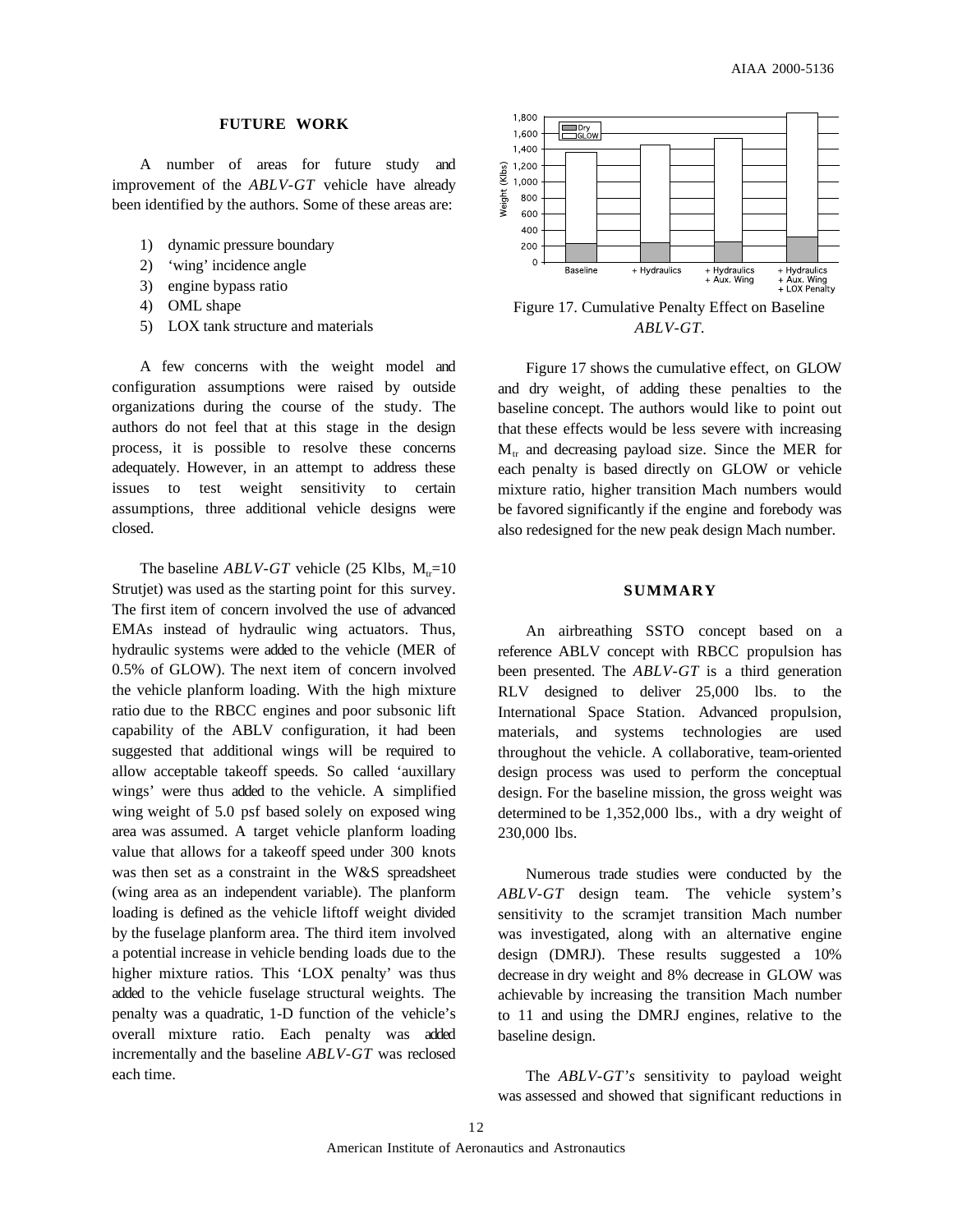vehicle size are achievable when the payload is decreased from the baseline specification of 25,000 lbs. With a reduced payload of 11,300 lbs., a vehicle with a GLOW of 1,000,000 lbs. can be obtained.

An alternate mission scenario of 15,000 lbs payload to low Earth orbit was conducted, as well as a turbine-based combination system propulsion option carrying 25,000 lbs. to the ISS. The LEO mission vehicle resulted in a GLOW of 777,300 lbs. and dry weight of 142,200 lbs. However, the turbine-based system results were somewhat disappointing, resulting in a GLOW of 1,675,500 lbs. and dry weight of 389,200 lbs. for the very optimistic engine thrust –toweight ratio 10.0 at a  $M_{tr}$  of 12.

Figure 18 compares four of the more interesting *ABLV-GT* vehicles (baseline, Mtr=11 DMRJ, T/W=10 TBCC, and LEO) resulting from the study, in terms of dry and gross weight.



Figure 18. *ABLV-GT* Trades Performance Summary.

#### **ACKNOWLEDGEMENTS**

This research was supported by NASA's Marshall Space Flight Center grant number NAG8--1302 entitled "Launch Vehicle Systems Analysis" under the direction of Mr. Uwe Hueter.

The authors gratefully acknowledge the contributions of former SSDL graduate students Lt. Kris Cowart (aeroheating/TPS) and Ashraf Charania (cost) for the success of this work.

#### **BIBLIOGRAPHY**

- 1. Mankins, J. C., "Lower Costs for Highly Reusable Space Vehicles," *Aerospace America*, March, 1998, pp. 36 – 42.
- 2. Olds, J.R., Bradford, J., et al. "Hyperion: An SSTO Vision Vehicle Concept Utilizing Rocket Based Combined Cycle Propulsion." AIAA 99- 4944, 9th International Space Planes and Hypersonic Systems and Technologies Conference, Norfolk, VA. November, 1999.
- 3. Hueter, U., and Turner, J., "Rocket-Based Combined Cycle Activities in the Advanced Space Transportation Program Office." AIAA 99-2352, 35th AIAA/ASME/SAE/ASEE Joint Propulsion Conference and Exhibit, Los Angeles, CA. June, 1999.
- 4. Moses, P.L., and Ferlemann, S.M., et al. "An Airbreathing Launch Vehicle Design with Turbine-Based Low-Speed Propulsion and Dual Mode Scramjet High-Speed Propulsion." AIAA 99-4948, 9<sup>th</sup> International Space Planes and Hypersonic Systems and Technologies Conference, Norfolk, VA. November, 1999.
- 5. Reubush, D., "Hyper-X Stage Separation Background and Status." AIAA 99-4818, 9<sup>th</sup> International Space Planes and Hypersonic Systems and Technologies Conference, Norfolk, VA. November, 1999.
- 6. Sova, G., and Divan, P., "Aerodynamic Preliminary Analysis System II, Part II – User's Manual," NASA CR 182077, April, 1991.
- 7. Bulman, M. and Siebenhaar, A., "The Strutjet Engine: Exploding the Myths Surrounding High Speed Airbreathing Propulsion." AIAA 95-2475, 31st AIAA/ASME/SAE/ASEE Joint Propulsion Conference and Exhibit, San Diego, CA. July, 1995.
- 8. Siebenhaar, et al. "Demonstrating the Performance Benefits of the Strutjet RBCC for Space Launch Architectures."  $11<sup>TH</sup>$  PERC symposium, November 18-19, 1999.